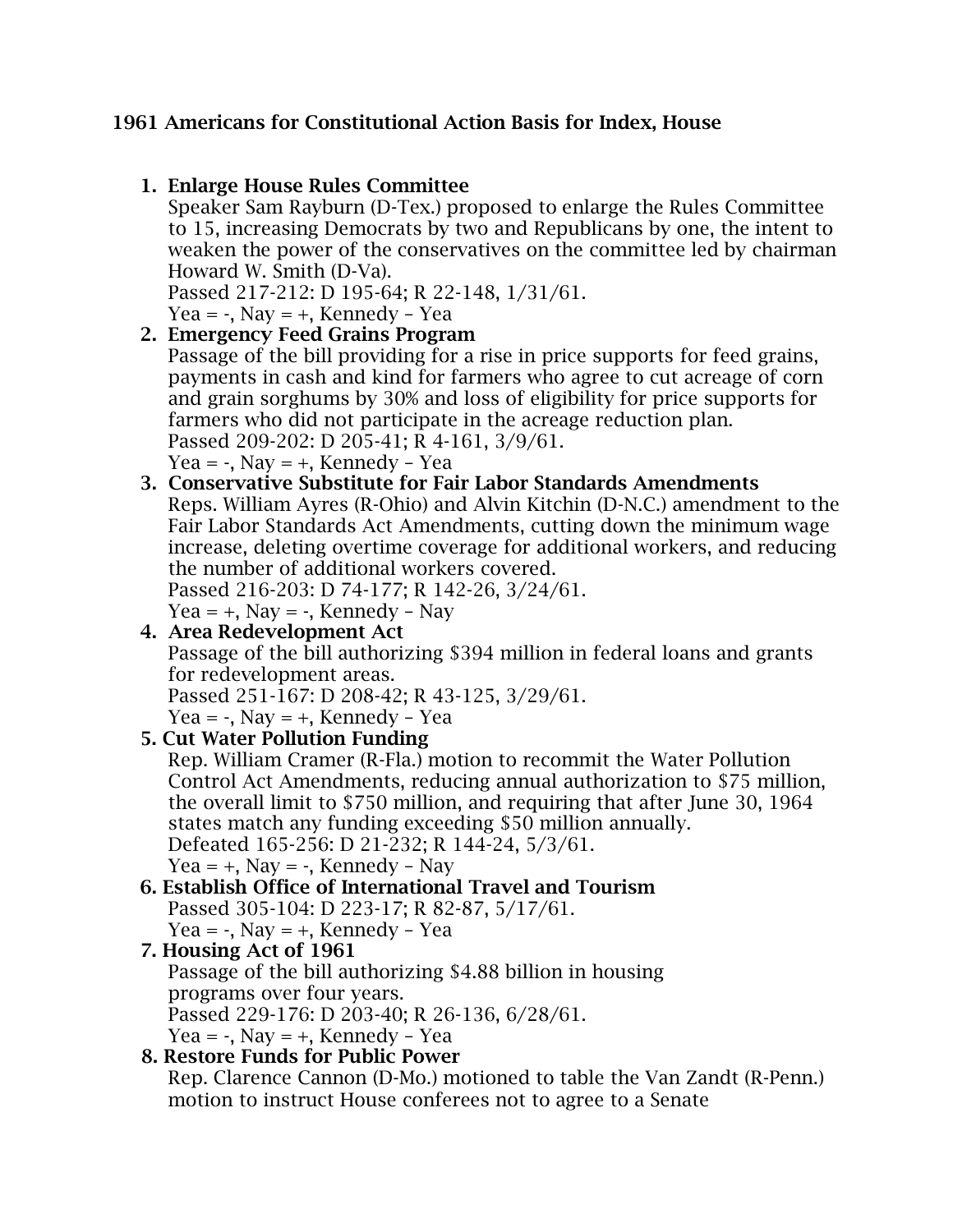amendment authorizing \$95 million to add generating facilities to the Hanford, Wash., plutonium-producing reactor.

Defeated 164-235: D 156-80; R 8-155, 8/8/61.

Yea =  $-$ , Nay =  $+$ , Kennedy – Yea

- 9. Subsidy Program for Small Lead and Zinc Mines Passage of the bill providing for \$2,450,000 for subsidies for small producers of lead and zinc. Passed 196-172: D 169-49; R 27-123, 8/24/61. Yea =  $-$ , Nav =  $+$
- 10. Consider Administration Education Bill Rep. F. Edward Hebert (D-La.) motion to consider the Emergency Educational Aid Act of 1961, the Kennedy Administration's program passed by the Senate.

Rejected 170-242: D 164-72; R 6-160, 8/30/61.

Yea =  $-$ , Nay =  $+$ , Kennedy – Yea

# 11. Limit Juvenile Delinquency Test Programs to Washington D.C.

Rep. Robert Griffin (R-Mich.) amendment to the bill authorizing \$10 million annually for three years for conducting pilot projects and training personnel for controlling juvenile delinquency, limiting all pilot demonstration programs to the District of Columbia. Defeated 187-217: D 55-188; R 132-29, 8/30/61.

# 12. Delete Public Power Projects from Public Works Bill

Rep. Ben Jensen (R-Iowa) motion to recommit the public works appropriations bill, reducing by \$4.225 million the appropriation for construction of transmission lines in connection with the Upper Colorado River Basin Project and prohibiting construction by the Federal Government of lines connecting the three major hydroelectric power plants in the project with their major markets. Rejected 182-225: D 41-202; R 141-23, 9/13/61.

Yea =  $+$ , Nay =  $-$ , Kennedy – Nay

# Analysis

Republican Score: 12/12 - 100% Democratic Score: 0/12 - 0% Kennedy Score: 0/10 - 0%

## 1961 Americans for Constitutional Action Basis for Index, Senate

#### **1.** Emergency Feed Grains Program

Passage of the bill providing for a rise in price supports for feed grains, payments in cash and kind for farmers who agree to cut acreage of corn and grain sorghums by 30% and loss of eligibility for price supports for farmers who did not participate in the acreage reduction plan. Passed 52-26; D 41-8; R 11-18, 3/10/61. Yea =  $-$ , Nay =  $+$ , Kennedy – Yea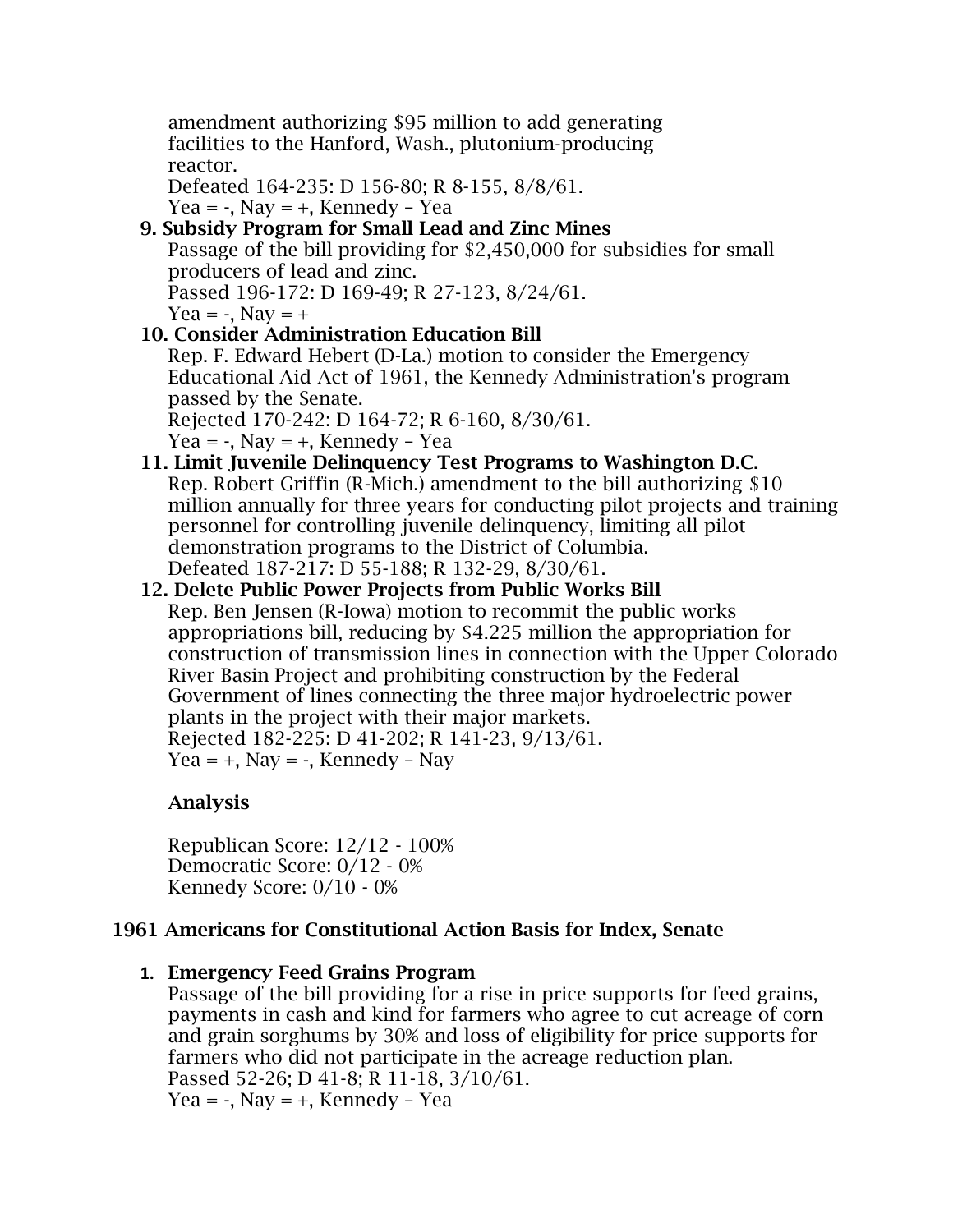# **2.** Area Redevelopment Act

Passage of the bill authorizing \$394 million in federal loans and grants for redevelopment areas.

Passed 63-27: D 48-11; R 15-16, 3/15/61. Yea =  $-$ , Nay =  $+$ , Kennedy – Nay

## **3.** Federal Grants for Educational Television

Passage of the bill authorizing a five-year program of federal grants to the states for the construction or improvement of educational television facilities, with each state limited to \$1 million in grants.

Passed 67-13: D 48-7; R 19-6, 3/21/61.

Yea =  $-$ , Nay =  $+$ 

# **4.** Restrict Coverage of Fair Labor Standards Act

Sen. Mike Monroney (D-Okla.) amendment to limit coverage of retail, service, gas-station, laundry and construction workers to interstate businesses, reducing coverage from approximately 4 million additional workers to 2.5 million.

Rejected 39-56: D 20-43; R 19-13, 4/19/61. Yea =  $+$ , Nay =  $-$ , Kennedy – Nay

## **5.** Fair Labor Standards Act Amendments of 1961

Passage of the bill raising the minimum wage for 23.9 million workers already covered by the Fair Labor Standards Act from \$1 an hour to \$1.15 an hour for the first two years, and to \$1.25 an hour after, and extends coverage to approximately \$4 million workers.

Passed 65-28: D 51-11; R 14-17, 4/20/61.

Yea =  $-$ , Nay =  $+$ , Kennedy – Yea

## **6.** Battle Act Amendments

Passage of the bill granting President Kennedy discretionary authority to provide economic or financial aid to countries other than the Soviet Union or Communist-held areas in the Far East.

Passed 43-36: D 36-18; R 7-18, 5/11/61.

Yea =  $-$ , Nay =  $+$ , Kennedy – Yea

## **7.** Education Aid Bill

Passage of the bill authorizing \$2,550,000,000 in grants to the states to be used for operation, maintenance and construction of public schools and for teachers' salaries.

Passed 49-34: D 41-12; R 8-22, 5/25/61.

Yea =  $-$ , Nay =  $+$ , Kennedy – Yea

# **8.** Cut Public Housing

Sen. Homer Capehart (R-Ind.) amendment, reducing public housing units authorized from 100,000 to 37,000.

Rejected 34-58: D 11-48; R 23-10, 6/8/61.

Yea =  $+$ , Nay =  $-$ , Kennedy – Nay

## **9.** Housing Act of 1961

Passage of the bill authorizing \$6.1 billion in housing programs. Passed 64-25: D 52-8; R 12-17, 6/12/61. Yea =  $-$ , Nay =  $+$ , Kennedy – Yea

## **10.** Delete Construction of Public Power Generating Facilities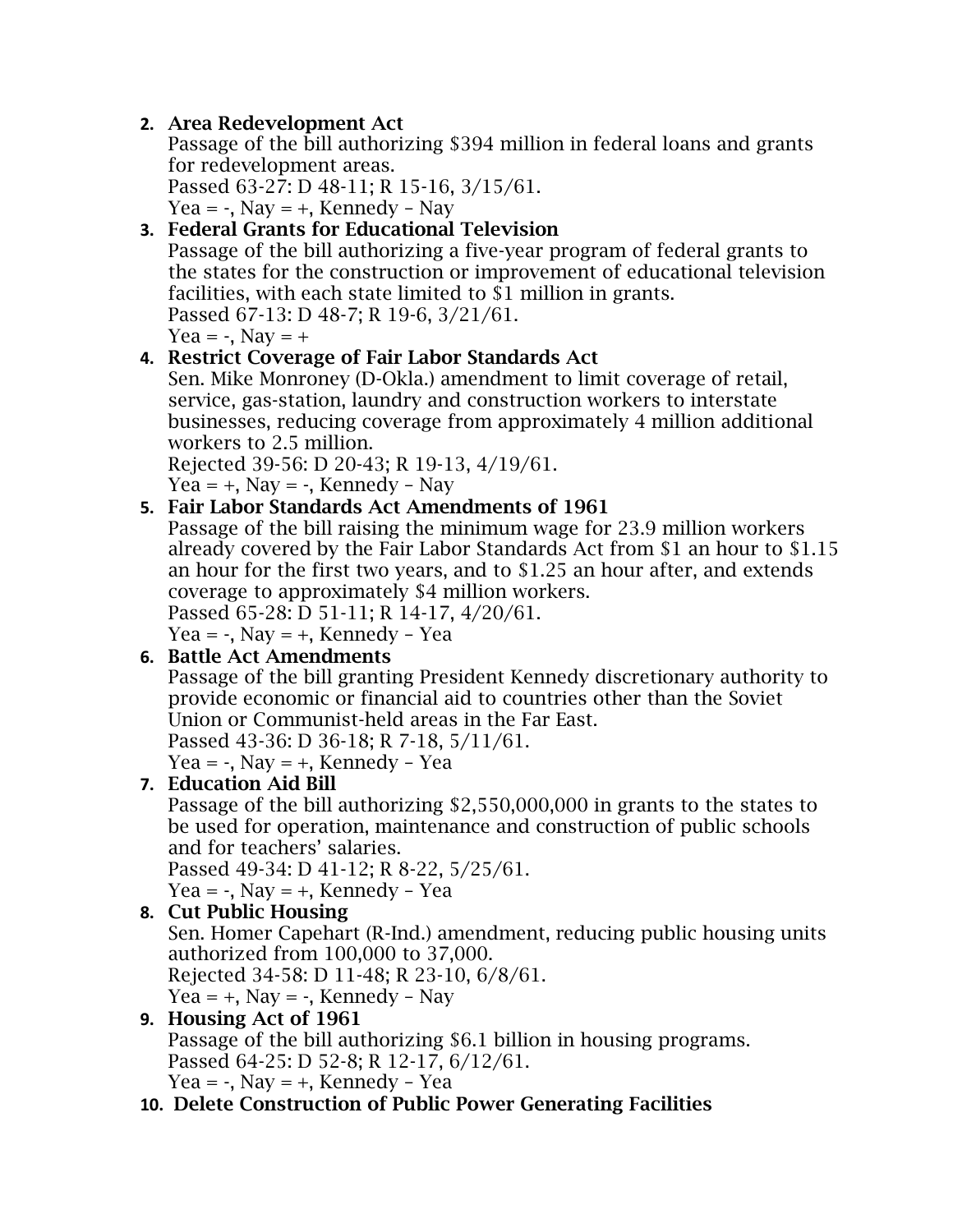Sen. Bourke Hickenlooper (R-Iowa) amendment to the Atomic Energy Commission authorization, deleting \$95 million for construction of electric generating facilities for the new plutonium producing reactor at Hanford, Wash.

Rejected 36-54: D 11-48; R 25-6, 7/18/61. Yea =  $+$ , Nay =  $-$ , Kennedy – Nay

#### 11. Delete Extension of 1961 Feed Grains Program Sen. John Williams (R-Del.) amendment, eliminating a one-year extension of the 1961 feed grains program. Rejected 36-59: D 10-51; R 26-8, 7/26/61. Yea =  $+$ , Nay =  $-$ , Kennedy – Nay

# **12.** Cut National Institutes of Health Appropriation

Sen. Prescott Bush (R-Conn.) amendment, reducing the \$835,670,000 appropriation for the National Institutes of Health by \$140,606,000. Rejected 39-53: D 11-49; R 28-4, 8/2/61. Yea =  $+$ , Nay =  $-$ , Kennedy – Yea

#### **13.** Annual Appropriation for the Development Loan Fund

Sen. Harry Byrd (D-Va.) amendment to the Foreign Assistance Act of 1961, requiring annual appropriations for the Development Loan Fund. Rejected 39-56: D 16-46; R 23-10, 8/11/61.

```
Yea = +, Nay = -, Kennedy – Nay
```
# **14.** Reduce Borrowing Authority for Foreign Aid

Sen. Frank Lausche (D-Ohio) amendment to the Foreign Assistance Act of 1961, reducing borrowing authorization for fiscal 1962 from \$1.187 billion to \$900 million and from \$900 million to \$600 million in fiscal 1963-66.

Rejected 46-46: D 20-40; R 26-6, 8/15/61.

Yea =  $+$ , Nay =  $-$ , Kennedy – Nay

## **15.** Anti-Communist Amendment, Foreign Aid

Sen. Styles Bridges (R-N.H.) amendment to the Foreign Assistance Act of 1961, prohibiting assistance to countries exporting arms and strategic materials to Soviet-controlled countries.

Rejected 43-45: D 17-40; R 26-5, 8/18/61.

Yea =  $+$ , Nay =  $-$ , Kennedy – Nay

## 16. Manpower Development and Training Act of 1961

Passage of the bill authorizing \$655 million for a four-year program to train unemployed workers.

Passed 60-31: D 44-14; R 16-17, 8/23/61.

Yea =  $-$ , Nay =  $+$ , Kennedy – Yea

- 17. Delete Granting Attorney General Powers for Civil Rights Cases Sen. Mike Mansfield (D-Mont.) motion to table (kill) the Javits (R-N.Y.) amendment authorizing the Attorney General to bring civil suits for injunctions to prevent individuals from being deprived of any civil right. Agreed to 47-42: D 33-27; R 14-15, 8/30/61. Yea =  $+$ , Nay =  $-$
- **18.** Recommit Arms Control and Disarmament Agency Bill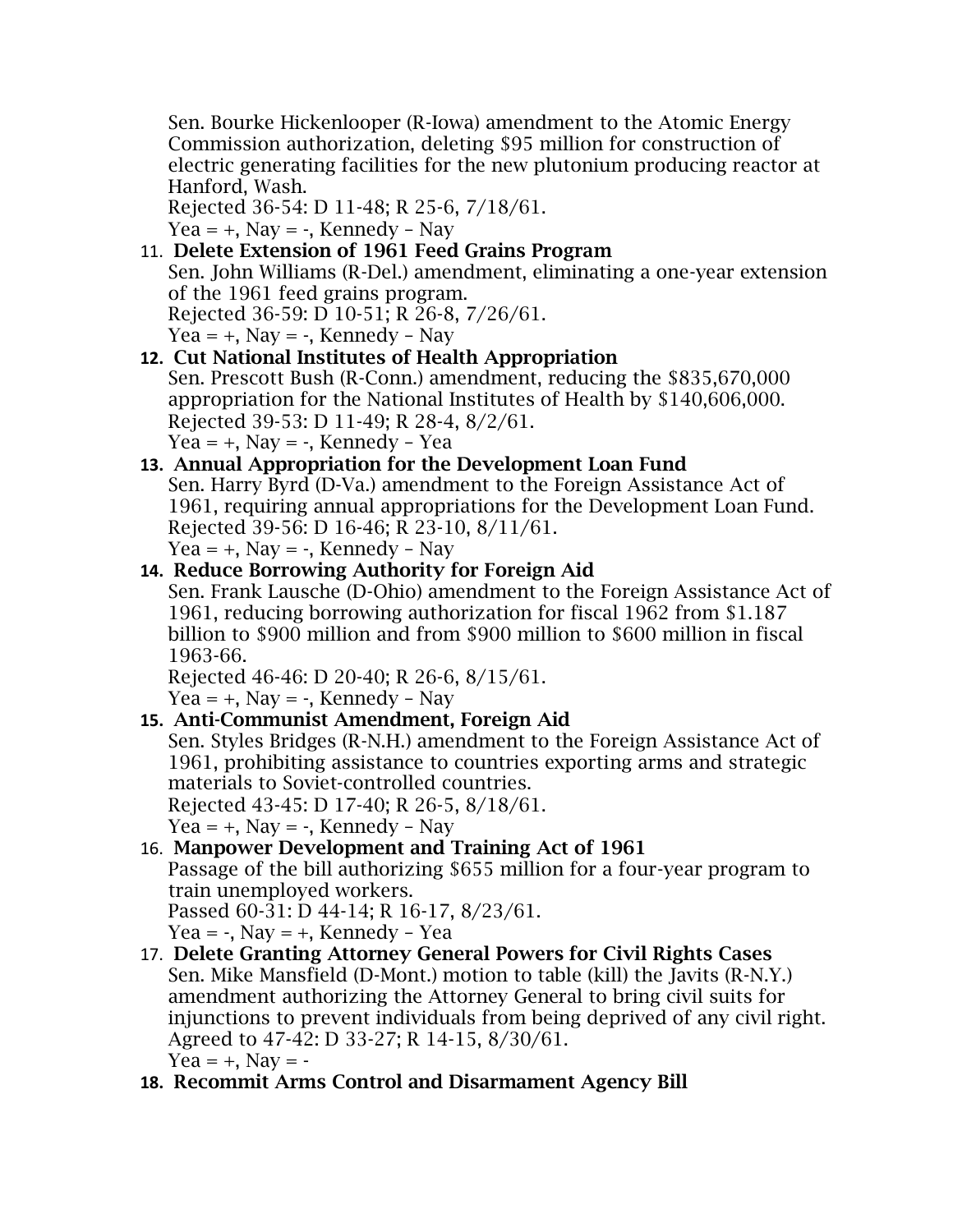Sen. Everett Dirksen (R-Ill.) motion to recommit the bill establishing a U.S. Arms Control and Disarmament Agency for World Peace and Security to the Armed Services Committee for study, with instructions to report the bill back by Feb. 1, 1962. Rejected 33-54: D 13-44; R 20-10, 9/8/61.

Yea =  $+$ , Nay =  $-$ , Kennedy – Nay

#### Analysis

Republican Score: 16/18 - 89% Democratic Score: 1/18 - 6% President Kennedy Score: 1/16 - 6%

#### 1962 Americans for Constitutional Action Basis for Index, House

1. College Academic Facilities Act

Passage of the bill authorizing a five-year, \$1.5 billion program of federal grants and loans to public and private colleges for construction of academic facilities.

Passed 319-80: D 201-36; R 118-44, 1/30/62.

Yea =  $-$ , Nay =  $+$ , Kennedy – Yea

2. Disapprove Creation of Urban Affairs and Housing Department

Disapprove President Kennedy's Reorganization Plan No. 1, creating an Urban Affairs and Housing Department by elevation of the Housing and Home Finance Agency to the Cabinet level.

Disapproved 264-150: D 111-137; R 153-13, 2/21/62.

Yea =  $+$ , Nay =  $-$ , Kennedy – Nay

#### 3. Manpower Development and Training Act of 1962

Passage of the bill authorizing \$262,357,000 for a two-year program to train unemployed workers.

Passed 354-62: D 209-40; R 145-22, 2/28/62.

Yea =  $-$ , Nay =  $+$ , Kennedy – Yea

# 4. Federal Grants for Educational Television

Passage of the bill authorizing \$25,520,000 in matching grants to the states for plans for educational television transmission facilities. Passed 339-68: D 218-22; R 121-46, 3/7/62.

Yea =  $-$ , Nay =  $+$ , Kennedy - Yea

## 5. Increase Public Debt Limit

Passage of the bill increasing temporarily the public debt limit to \$308 billion beginning July 1, 1962 with provisions for gradual reduction to aa limit of \$300 billion by June 30, 1963.

Passed 211-192: D 202-39; R 9-153, 6/14/62.

Yea =  $-$ , Nay =  $+$ , Kennedy – Yea

## 6. Defeat Food and Agriculture Act of 1962

Rep. Paul Findley (R-Ill.) motion to recommit (kill) the Food and Agriculture Act of 1962, which provided a system of supply-management controls for wheat, corn and other feed grains.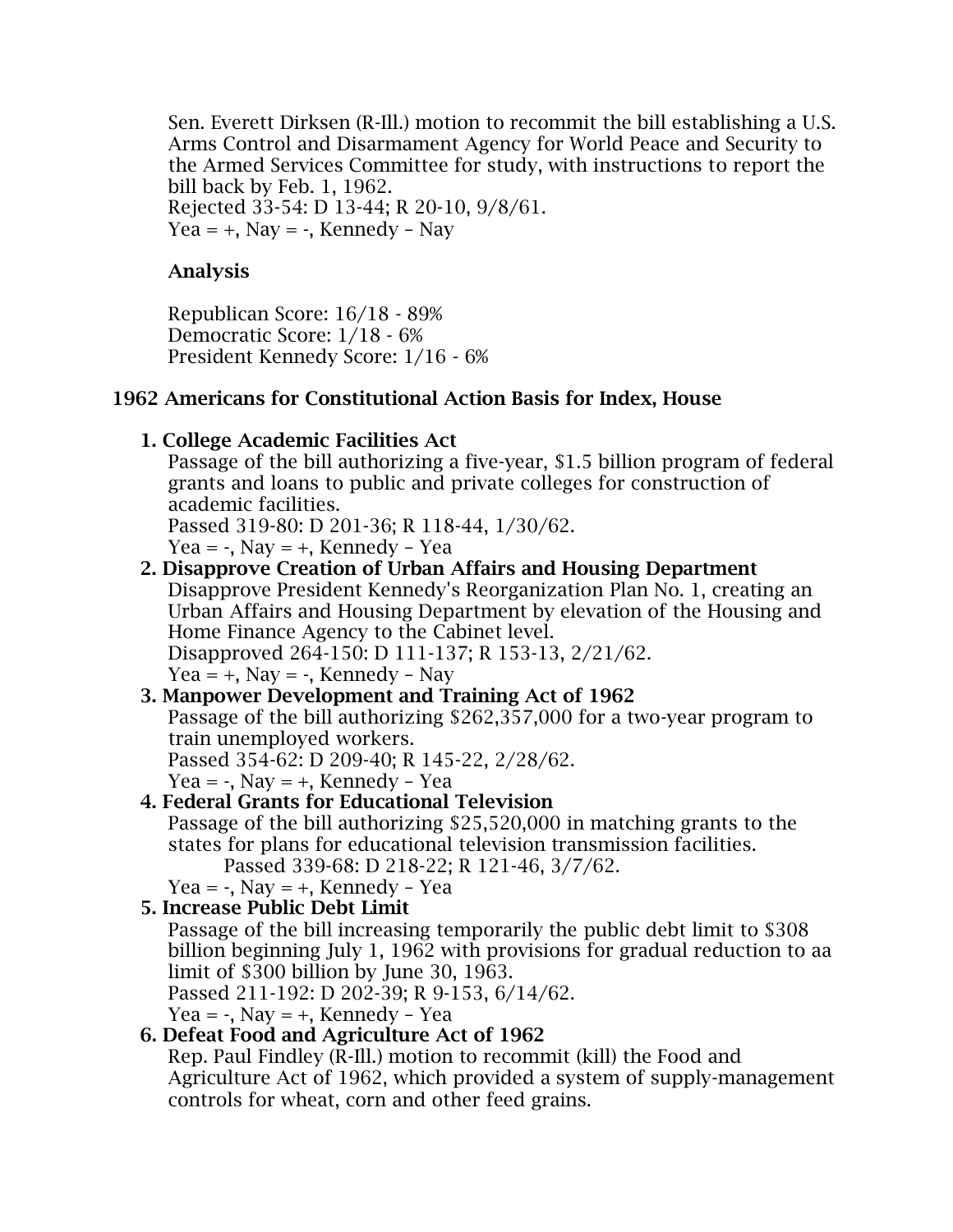Adopted 215-205: D 48-204; R 167-1, 6/21/62.

Yea =  $+$ , Nay =  $-$ , Kennedy – Nay

## 7. Conservative Substitute for Trade Expansion Act

Rep. Noah Mason (R-Ill.) motion to recommit the Trade Expansion Act of 1962, substituting a one-year extension of the expiring Trade Agreements Act.

Defeated 171-253: D 44-210; R 127-43, 6/28/62.

Yea =  $+$ , Nay =  $-$ , Kennedy – Nay

## 8. Block Public Power

Rep. James Van Zandt (R-Penn.) amendment to prohibit the AEC from contracting with a Washington state public utility group for the construction of an electric generating plant and the sale of byproduct steam at the AEC's Hanford, Wash., plutonium producing reactor. Adopted 232-163: D 100-134; R 132-29, 7/17/62. Yea =  $+$ , Nay =  $-$ , Kennedy – Nay

# 9. Foreign Assistance Act of 1962

Adoption of the conference report of the Foreign Assistance Act of 1962, authorizing increases in foreign aid for fiscal 1963.

Passed 221-162: D 163-65; R 58-97, 7/24/62.

Yea =  $-$ , Nay =  $+$ , Kennedy – Yea

#### 10. Cut National Institutes of Health

Rep. Melvin Laird (R-Wis.) motion to recommit the Labor-HEW Appropriations, insisting on House disagreement to Senate amendments increasing funds for the National Institutes of Health. Defeated 173-214: D 40-188; R 133-26, 8/1/62.

Yea =  $+$ , Nay =  $-$ , Kennedy – Yea

#### 11. Defeat Public Works Coordination and Acceleration Act

Rep. William Cramer (R-Fla.) motion to recommit (kill) the bill providing \$750,000,000 for a standby program for grants and loans for public works projects.

Defeated 192-221: D 44-202; R 148-19, 8/29/62. Yea =  $+$ , Nay =  $-$ , Kennedy – Nay

## Analysis

Republican Score: 8/11 – 73% Democratic Score: 0/11 – 0% President Kennedy Score: 1/11 – 9%

#### 1962 Americans for Constitutional Action Basis for Index, Senate

#### **1.** College Aid Bill

Passage of the bill authorizing a five-year, \$2.674 billion program of federal aid to higher education, including \$300 million annually in loans for classroom construction at public and private colleges, \$924 million for an estimated 215,500 four-year scholarships, and \$50 million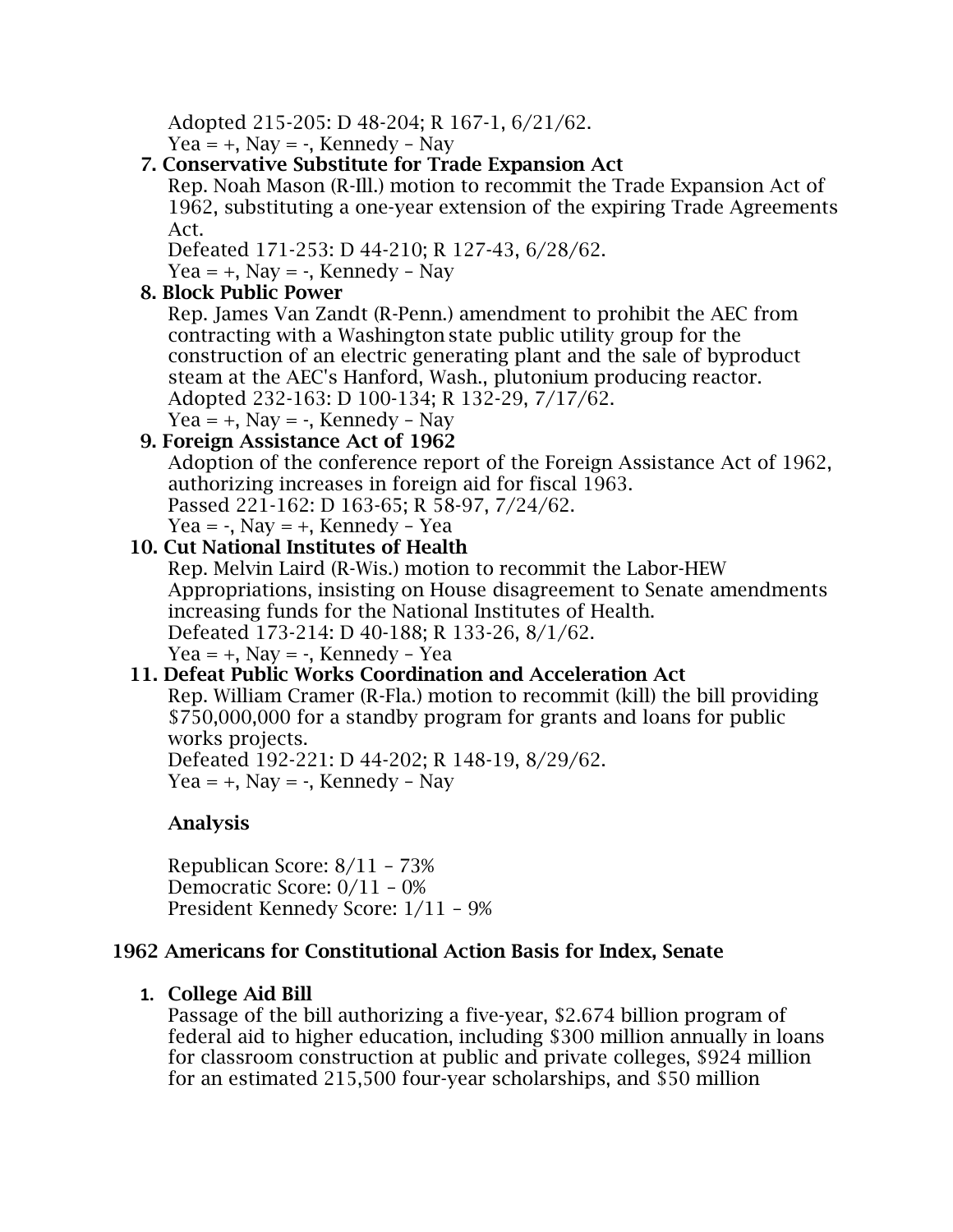annually in matching grants for construction of public community colleges.

```
Passed 69-17: D 45-10; R 24-7, 2/6/62.
```
Yea =  $-$ , Nay =  $+$ , Kennedy – Yea

2. United Nations Loan Bill

Passage of the bill authorizing President Kennedy to loan up to \$100 million to the UN and left the particulars of repayment to the President's discretion.

Passed 70-22: D 48-11; R 22-11, 4/5/62.

Yea =  $-$ , Nay =  $+$ , Kennedy – Yea

3. Food and Agriculture Act of 1962 Passage of the bill providing for a system of supply-management controls for wheat, corn, and other feed grains. Passed 42-38: D 41-8; R 1-30, 5/25/62. Yea =  $-$ , Nav =  $+$ , Kennedy – Yea

## **4.** Public Works Coordination and Acceleration Act

Passage of the bill providing for \$750,000,000 for a standby program for grants and loans for public works projects.

```
Passed 44-32: D 39-8; R 5-24, 5/28/62.
```
Yea =  $-$ , Nay =  $+$ , Kennedy – Yea

## **5.** Anti-Communist Amendment, Foreign Aid

Sen. Norris Cotton (R-N.H.) amendment, barring aid to any nation which exported to the U.S.S.R. or any nation dominated or controlled by the U.S.S.R. any war implements or articles of strategic significance or articles found by the National Security Council to be contrary to U.S. security interests.

Rejected 40-45: D 12-40; R 28-5, 6/7/62.

```
Yea = +, Nay = -, Kennedy – Nay
```
## **6.** Delete Subsidies for Lead and Zinc

Sen. John Williams (R-Del.) amendment to delete \$2,450,000 for subsidies to small producers of lead and zinc.

Rejected 36-52: D 10-46; R 26-6, 6/12/62.

Yea =  $+$ , Nay =  $-$ , Kennedy – Nay

# **7.** Cut Interior Department Funds

Sen. Everett Dirksen (R-Ill.) motion to recommit the Interior Department Appropriations bill with instructions to report the bill back to the Senate, cutting funds from \$922,560,820 to \$868,595,000.

Rejected 26-60: D 3-53; R 23-7, 6/12/62.

Yea =  $+$ , Nay =  $-$ , Kennedy – Nay

## **8.** Raise Public Debt Limit

Passage of the bill increasing temporarily the public debt limit to \$308 billion beginning July 1, 1962 with provisions for gradual reduction to aa limit of \$300 billion by June 30, 1963.

Passed 55-34: D 43-14; R 12-20, 6/28/62.

Yea =  $-$ , Nay =  $+$ , Kennedy – Yea

**9.** Defeat Medicare